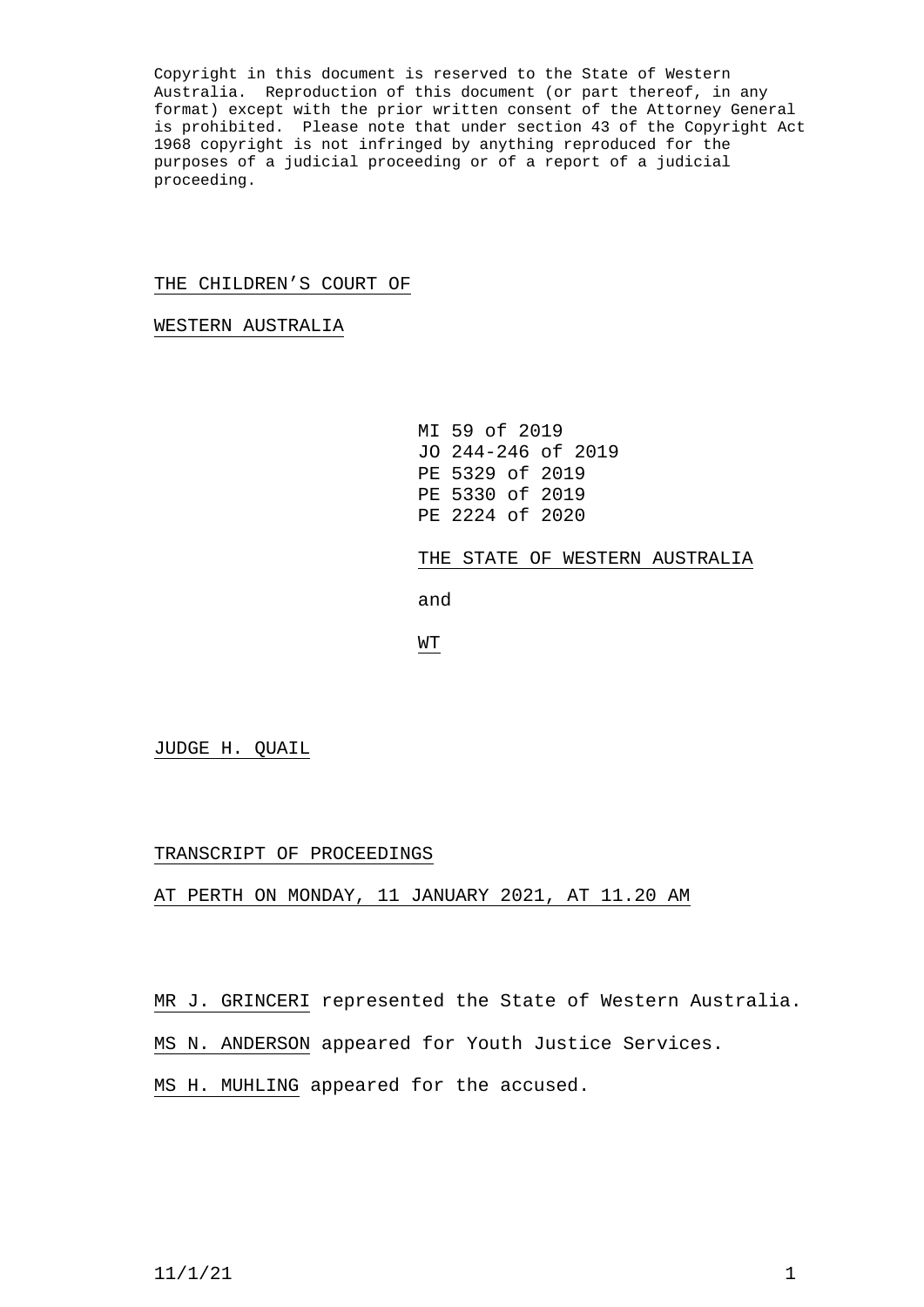**HIS HONOUR:** WT, I'm going to now sentence you again. All right. I've got to go through a bit because what I'm saying is recorded and it's actually going to be written out so that other people can read it. They won't read about you because your identity is protected, okay, but other people need to know the reasons for my decision. So it's just going to take me a little while to go through some of that and then at the end I'm going to speak to you and tell you what the new sentence is. And I will tell you when that is.

WT has pleaded guilty to the charges which are before me today. I won't go through each of them now because we went through them a little while ago. And he was, after pleading guilty, sentenced by Magistrate Hogan on 13 November 2020 to a 12 month conditional release order, which applies to all of those charges before me today.

Now, there were other charges, which were also before the magistrate. It is a little bit difficult to tell from the transcript, but certainly at least one of them, I think, had gone to trial. The magistrate dealt with the other charges by way of a section 67 dismissal for time spent in custody. Now, whether that is a disposition which is properly open is, in fact, something which is being considered by the Supreme Court at the moment, but in any event those matters are not before me for review. It's only the charges which the magistrate placed WT on a conditional release order for, which are before me.

Now, pursuant to section 40 of the Children's Court of Western Australia Act, this is a hearing afresh. In other words, it's not necessary for the defence to identify any error on the part of the magistrate. I have to decide afresh what the appropriate sentence is having regard to all of the circumstances, and those circumstances are not only those which were before the magistrate at the time, but I also need to take into account what has happened since WT's sentencing on 13 November.

And I have had regard to the reports which were before the magistrate and I identified them before so I won't go through them again, but what I have also heard this morning is not only the plea in mitigation from Ms Muhling who represents WT, I've also heard from Mr Grinceri, but in terms of additional information, there has been some important additional information which has been provided verbally by Youth Justice through Ms Anderson in terms of how WT has been going on the conditional release order since the magistrate put him on it.

And I've also heard from Ms Arends about WT's circumstances because he is in the care of the department,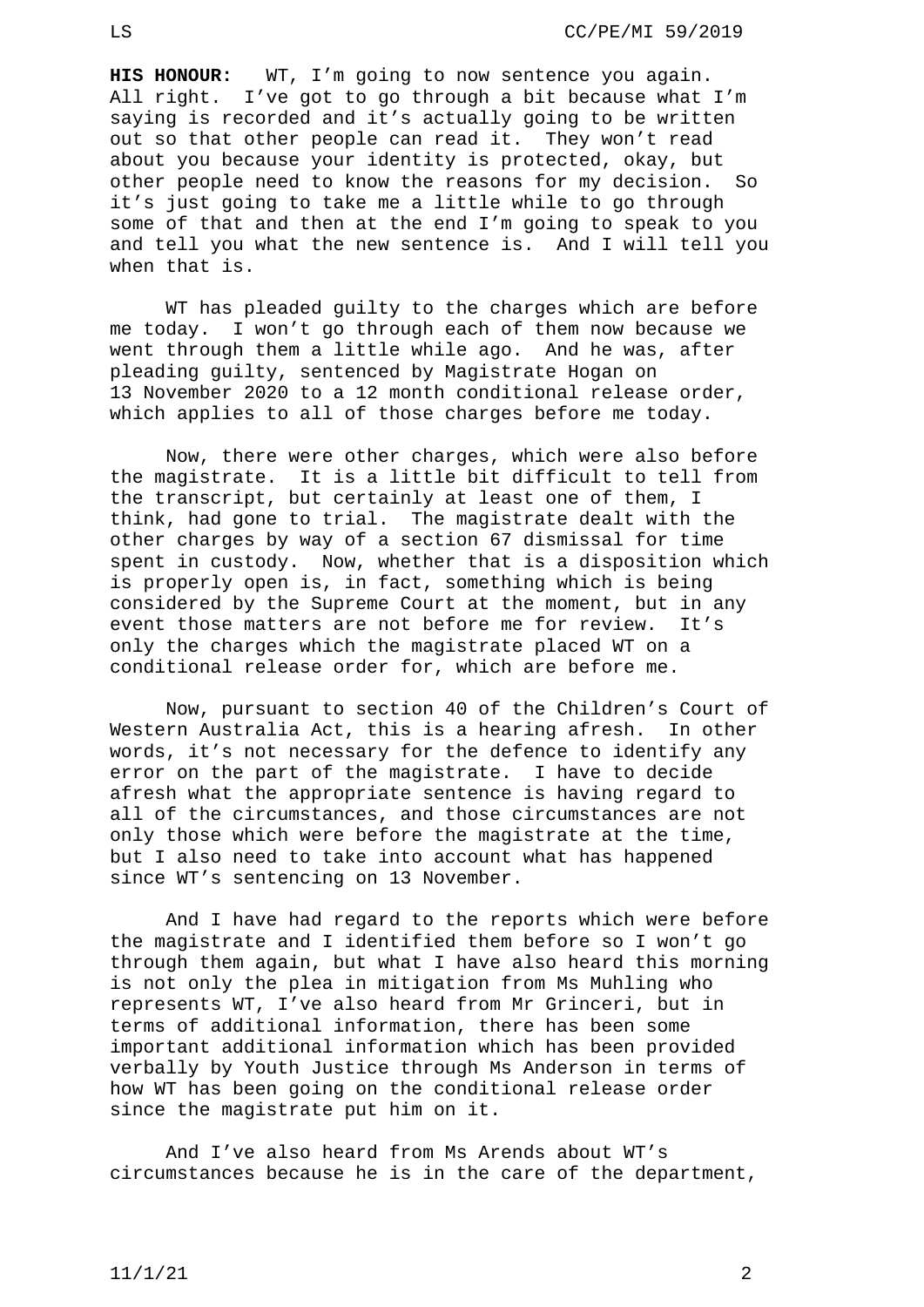which I will say something about in a moment, but he has been placed with his sister in Kalgoorlie has been living with her for the last two months and so I have had an update about that and I know that WT's sister is in the back of the court in Kalgoorlie and has accompanied him to the court.

Now, in considering sentencing afresh I am mindful of the principles of Juvenile Justice. Ms Muhling has helpfully gone through those which are expressed in the Young Offenders Act in her written submissions, and I've, of course, also had regard to what the Court of Appeal has said about the application of those principles of Juvenile Justice in decisions such as JTP v The State of Western Australia [2010] WASCA 191 and DC v The State of Western Australia [2014] WASCA 121, which I'm not going to go through in any detail now, but the abiding principle of Juvenile Justice is a focus on rehabilitation of young offenders.

Now, the facts of the charges have been read out this morning by the State prosecutor. I'm not going to repeat them. They were admitted on WT's behalf and I will incorporate what the prosecutor said into these reasons. The offences which are properly identified by Mr Grinceri as being the serious ones, and Ms Muhling agrees, are the incident which happened on 14 March 2019 at Hillarys which started off with an attempted robbery and then an actual robbery where WT along with someone who was a co-offender and older. Unfortunately I don't know what happened to him or her, but those two charges of actual completed robbery involved violence and the stealing of two bicycles from the complainants, who were simply minding their own business.

And albeit that WT is a very small child and was very young at the time, nonetheless, the experience of being robbed would have been traumatic for the two victims involved, and the impact on them is – although I don't have victim impact statements, is something which I do take into account and it's why these offences of robbery are serious.

Now, the threats at the home where WT was living are less serious, but, nonetheless, people in the Department of Communities who are doing their jobs looking after young people in care ought not be threatened. WT, though, I know was unhappy with his circumstances at the time. He's a very young boy, immature and incidents like this do regrettably happen. Importantly, though, WT hasn't done anything similar since. Indeed, he has not been charged subsequent to these offences and so there's some indication there of increasing maturity and a recognition by him that he ought not be doing things like this.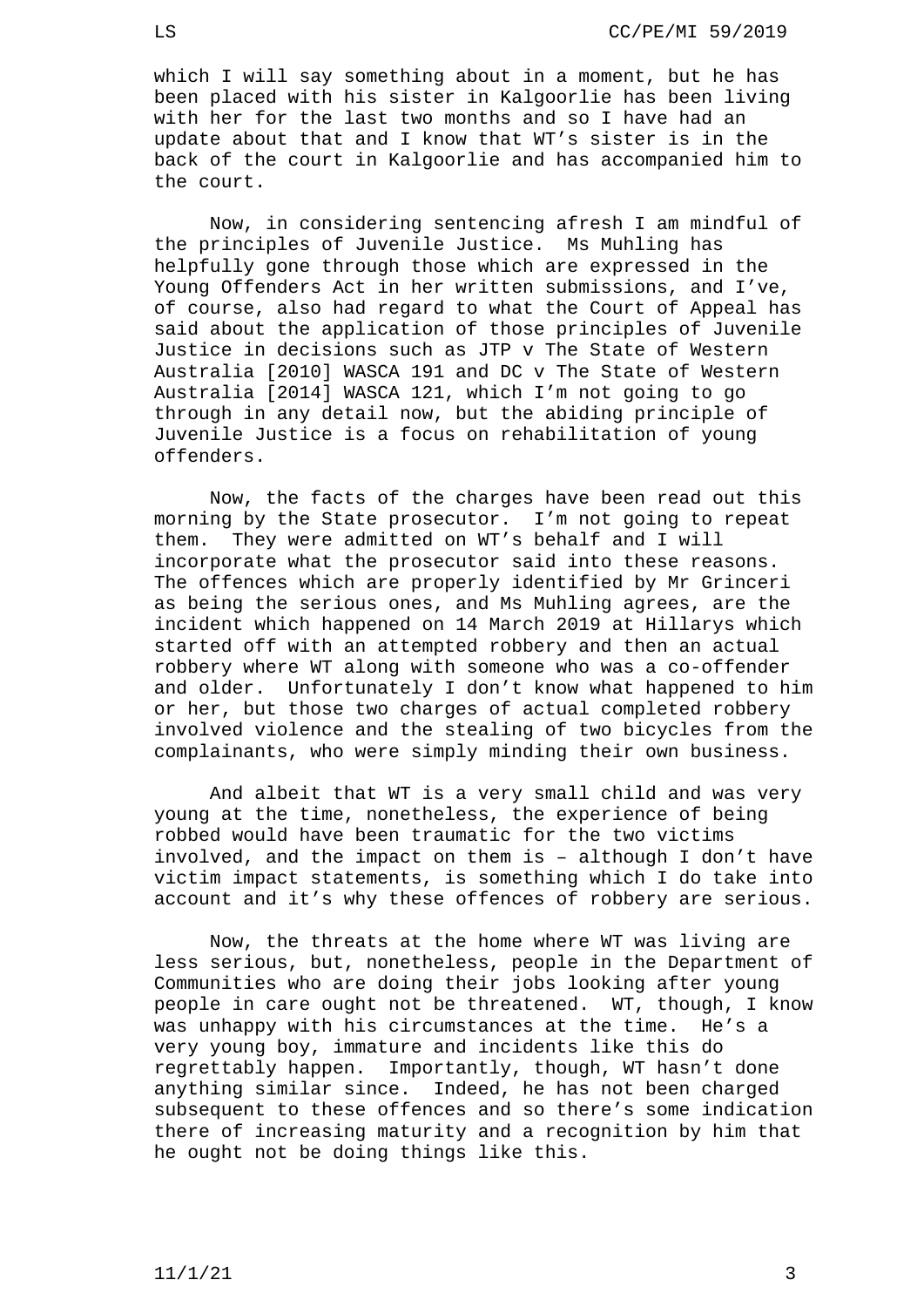Now, when WT came to be sentenced by the magistrate, there are a couple of significant considerations which I need to take into account. The most significant of those is at the time of his sentencing he had, in fact, spent 113 days in custody. Now, the reason for that is, as Ms Muhling concedes, largely WT's fault in the sense that he committed some of these offences whilst on bail and was thus in a, it seems, schedule 2 position, and it also seems that at that time for reasons that I will come to he was – "running riot" might be putting it too highly, but certainly the department didn't know where he was.

His grandmother who he was supposed to be living with had no control of him and he was certainly out of control to a degree and thus he ended up in custody, in circumstances where he was very young, because this offending covers a period when he was 11 and 12 and he's still only 13 years and 10 months old. So at the age of 11 he first went into custody. The period when he was in custody, was broken up. It wasn't 113 days consistently, but the periods were between February 2019 and November 2020 as there were continuing problems with his bail and his accommodation.

Nonetheless, WT was entitled to have that time taken into account and it's significant that he was as young as<br>he was. The impact of custody on young people is greater The impact of custody on young people is greater than on older people, and it's particularly significant in circumstances where his history of appearances in the Children's Court, in fact, shows that he has not been in trouble previously. He has got no prior record at all before he has ended up in detention on remand because of those behavioural problems and bail problems whilst all these charges were progressing through the system.

Now, when he was sentenced by the magistrate he was given credit, as I said, for time in custody, but those time in custody matters were stealings. There was an attempted robbery, a breach of bail, a trespass and criminal damages, which were related to the threats made. Still I have to say in the Children's Court the 113 days would not be fully utilised in the sentencing in relation to those offences which are recorded as section 67 dismissals in circumstances where WT had never been in any trouble before.

Now, in the sentencing, although it's not necessary to demonstrate any error, the magistrate's remarks, with respect to him, are very brief. Magistrate's Court is a bit different to the President's court. It is often the case that magistrates are not able to take as long as the President in going through those matters which are relevant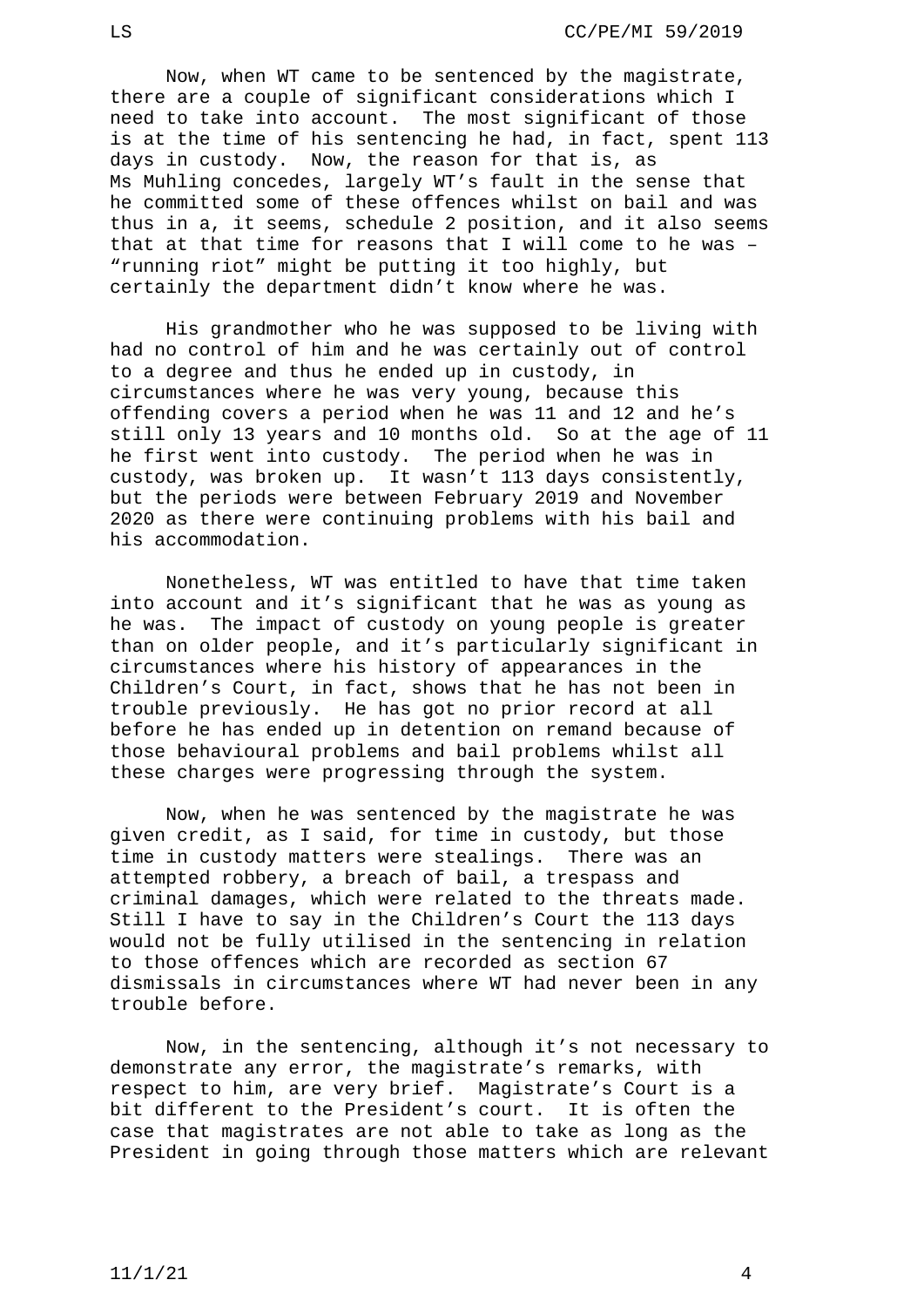to their sentencing disposition, but there are some things that they have to do.

As the Court of Appeal made plain in the decision of LCM v The State of Western Australia [2016] WASCA 164 at 135, section 9AA of the Sentencing Act applies to sentencings in the Children's Court and it's necessary to state and express what the discount is for a plea of guilty on Children's Court charges and, with respect to the magistrate, he didn't do so in sentencing WT and so that is something which will now need to be done in the resentencing. It has been explained to me that although WT didn't plead guilty at the very earliest opportunity to these charges, he never intended to plead not guilty. He didn't plead not guilty. It was simply the case of them tracking along so that everything could be dealt with together.

It's also a consideration in relation to children, particularly those with a level of cognitive disability as WT has, which I will say more about in a moment, it can be difficult to get instructions and often lawyers are in a difficult spot in terms of securing pleas at the very earliest opportunity. It does seem to me, having regard to all those circumstances, that the appropriate discount that WT should have received for his pleas of guilty was one of 20 per cent, the maximum being 25 per cent.

In his sentencing his Honour also said the following in relation to WT. This is at page 13 of the transcript:

He has got a diagnosis of FASD so he can't ever be rehabilitated from that actual disability, if that's what's it's called, which means he's likely to reoffend because he can't not offend because of his FASD diagnosis, which means he will be on a CRO and he will breach it and he will, therefore, be alleged to be in breach. He will go on bail and will be schedule 2 forever.

Now, again with the greatest respect to his Honour, that was an error. WT does have a diagnosis of FASD and I'm going to come to that in a moment, but because he has a diagnosis of FASD does not mean he can never be rehabilitated and it doesn't mean that he is likely to reoffend and it certainly doesn't mean that he can't not offend because of his FASD diagnosis. As the Court of Appeal said in LCM – this is at paragraph 123:

By its nature and as its name indicates, FASD involves a spectrum of disorders. A particular disorder of an individual with FASD may be severe. It may be minor. FASD may lead to a varying number of deficits of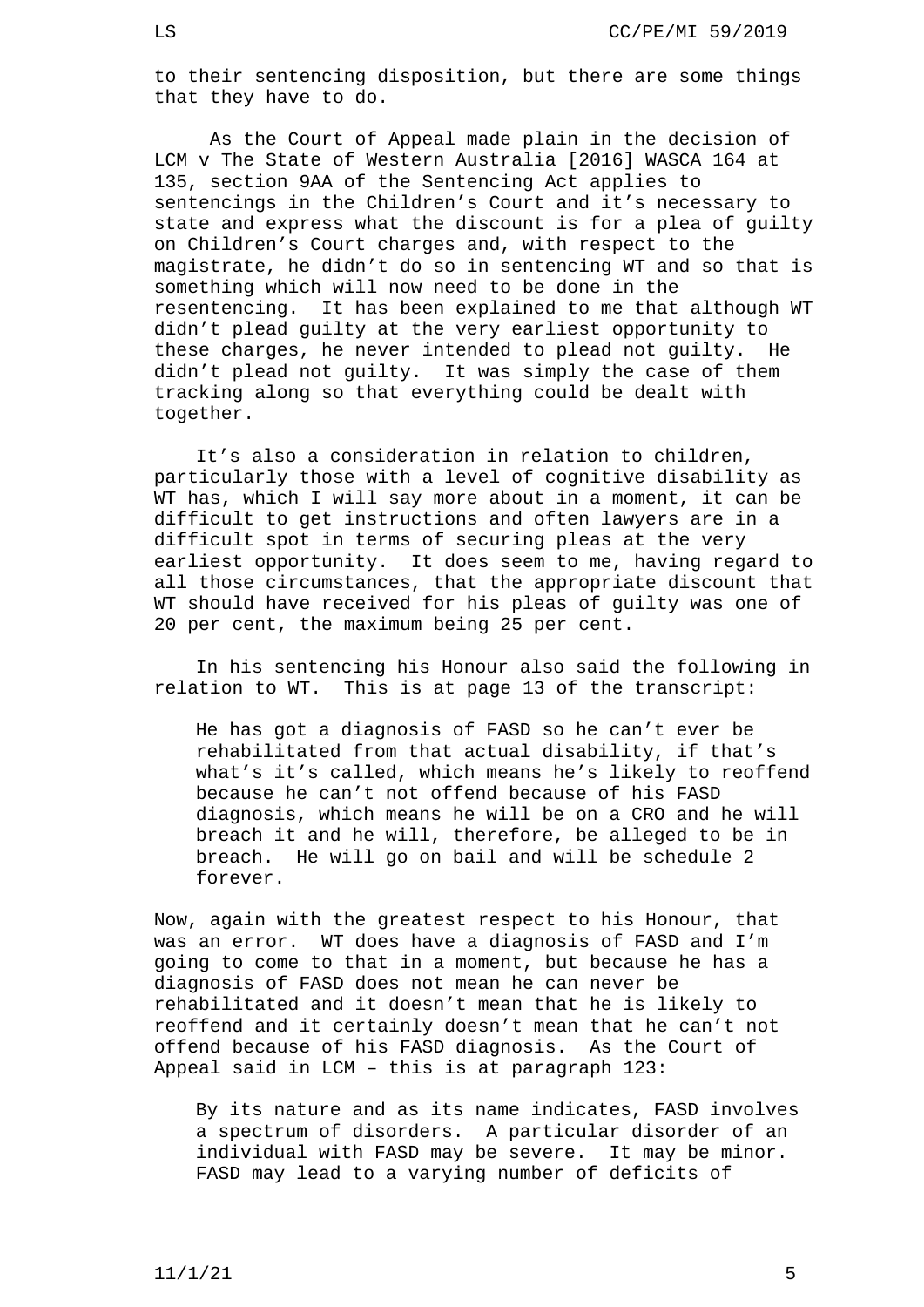varying intensity. Thus blanket propositions about how a diagnosis of FASD bears on the sentencing process should be avoided. Rather, attention must be directed to the details of a particular diagnosis of FASD including the nature and extent of the specific disabilities and deficits and how they bear upon the considerations relevant to sentence.

Now, I want to deal briefly, not in any great detail with some of WT's personal circumstances, which are relevant to sentencing in relation to these matters afresh. WT is the third of four children. His parents separated in infancy and he lived with his mother in Kalgoorlie until the age of four, after that he went into the care of his grandmother because the department intervened because of the significant neglect that WT was experiencing and he is now subject to a protection and care order until the age of 18.

His grandmother tried very hard with WT after he came into her care, but it seems that things deteriorated from about 2015 when WT moved down to Perth. In his original home environment, although he was very young and perhaps has very little memory of it, he was exposed to not only considerable neglect but substance abuse, violence and antisocial criminal behaviour.

With his grandmother there has been some exposure in terms of his wider family to antisocial behaviour, but it seems in reading the reports that the bigger problem in terms of care by his grandmother, although WT very much liked her and wanted to stay with her, it was clear that she didn't have the ability to control him and keep him at home and it was really during 2019 it seems when that had deteriorated to the extent where WT, albeit very young, had, in the words of the department, self-selected and wasn't staying very much with his grandmother and, indeed, the department didn't know where he was, which is no reflection on them.

It can be very difficult in such circumstances to find children who don't necessarily want to be found and aren't cooperating with the department, and it's in that context where he was almost homeless, certainly hanging around with older people, being exposed to criminal and antisocial behaviour, it was in those circumstances that WT was getting into the trouble with the law that he was. He had lived for a while in a group home in 2018. That didn't work out very well, resulting in the offending, some of which is before me on review.

Now, before I deal with the changes in WT's circumstances since his sentencing and really which come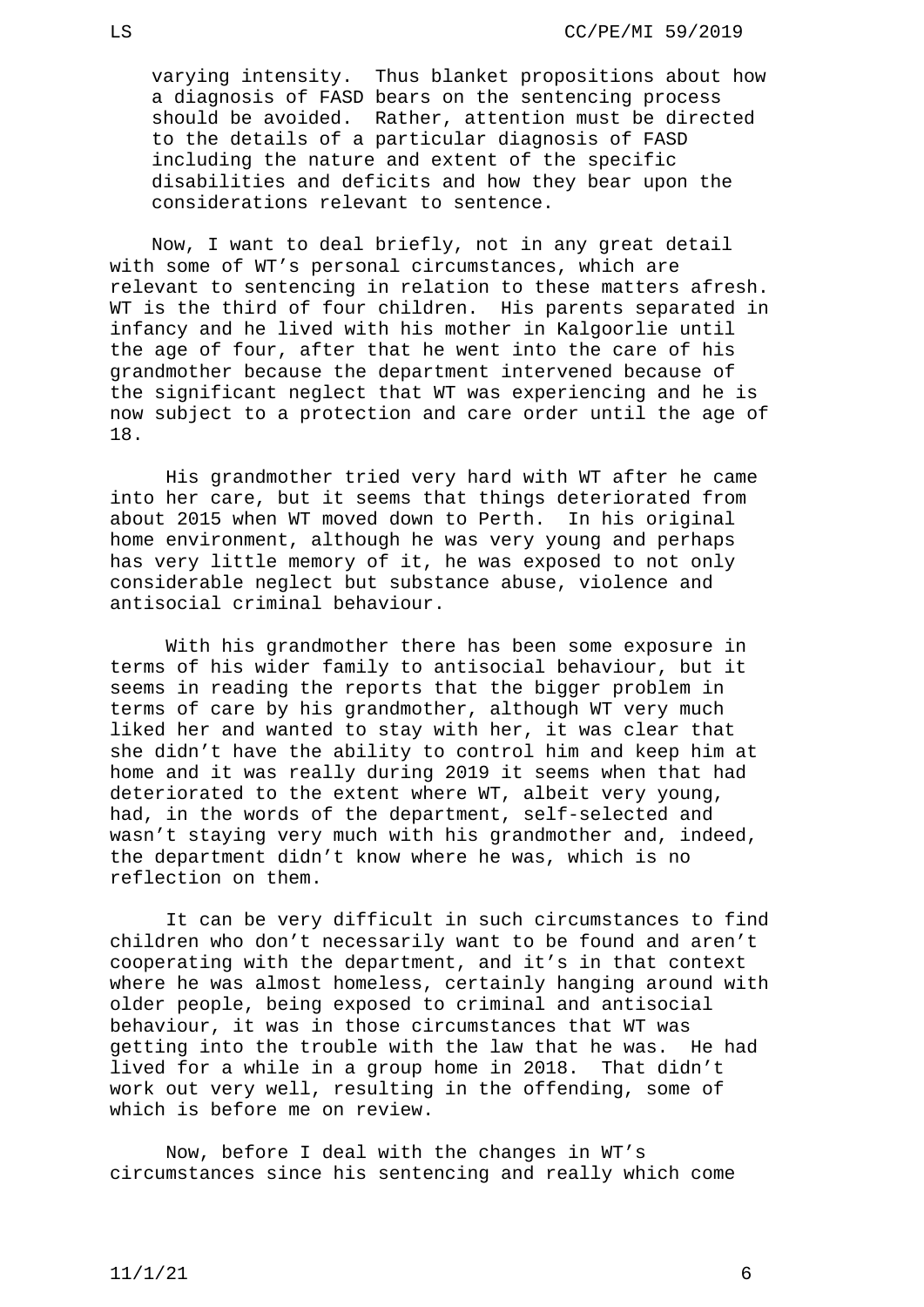about even prior to his sentencing in November of last year, it's also necessary to say a bit more about his background and in that regard I've been assisted by the FASD report, which I've been through, of 3 December 2020, but even more so, I have to say, by the psychological report of 16 December. In relation to the FASD report, WT has been diagnosed with FASD and the presence of the sentinel features which are identified suggest, although it's not proven, that he was exposed to prenatal alcohol.

His grandmother says that prior to his birth his mother wasn't very heavily involved in substance abuse, but did later become so involved. The FASD report confirms that at the time of the assessment in February 2020 WT did have severe impairment in three areas, language, memory and in academic performance, and in terms of his academic performance, that is at least it seems to me partially related to the fact that his history of schooling has been seriously truncated because of the difficulties in his care and he has been truanting from as early as year 4.

At the time of the FASD report he was essentially illiterate. Now, that is not to say that on the basis of the FASD report it's possible to generalise in the way that the learned magistrate did and, with respect, he was in error, as I have already said, to do so. It's clear from the FASD report that WT does have significant cognitive strengths in non-verbal areas, in relation to his fine motor skills, simple attention, regulation of affect and his adaptive and executive functioning.

So although he has problems with memory and language in particular, it's not the case at all that it's inevitable he will reoffend and inevitable that he is incapable of being rehabilitated. In my view, it's very much the case that WT is someone who requires ongoing assistance in order to secure the long-term protection of the community, but also so that he can live the best life that he can and it does seem to me that he is completely capable of learning. He has just not much had the opportunity.

The psychological report, as I say, is helpful and to a degree confirms, I think, those conclusions. He was very cooperative and polite in the assessment process, indeed, displayed very good interpersonal skills and engagement with the psychologist. I won't read them, but the psychologist's conclusion and her opinion at page 17 and page 18 I agree with and, as the psychologist, Ms Sampson, who is very experienced, said, it's important that WT re-<br>engage in education and other prosocial activities. It's engage in education and other prosocial activities. important in his educational placement to limit his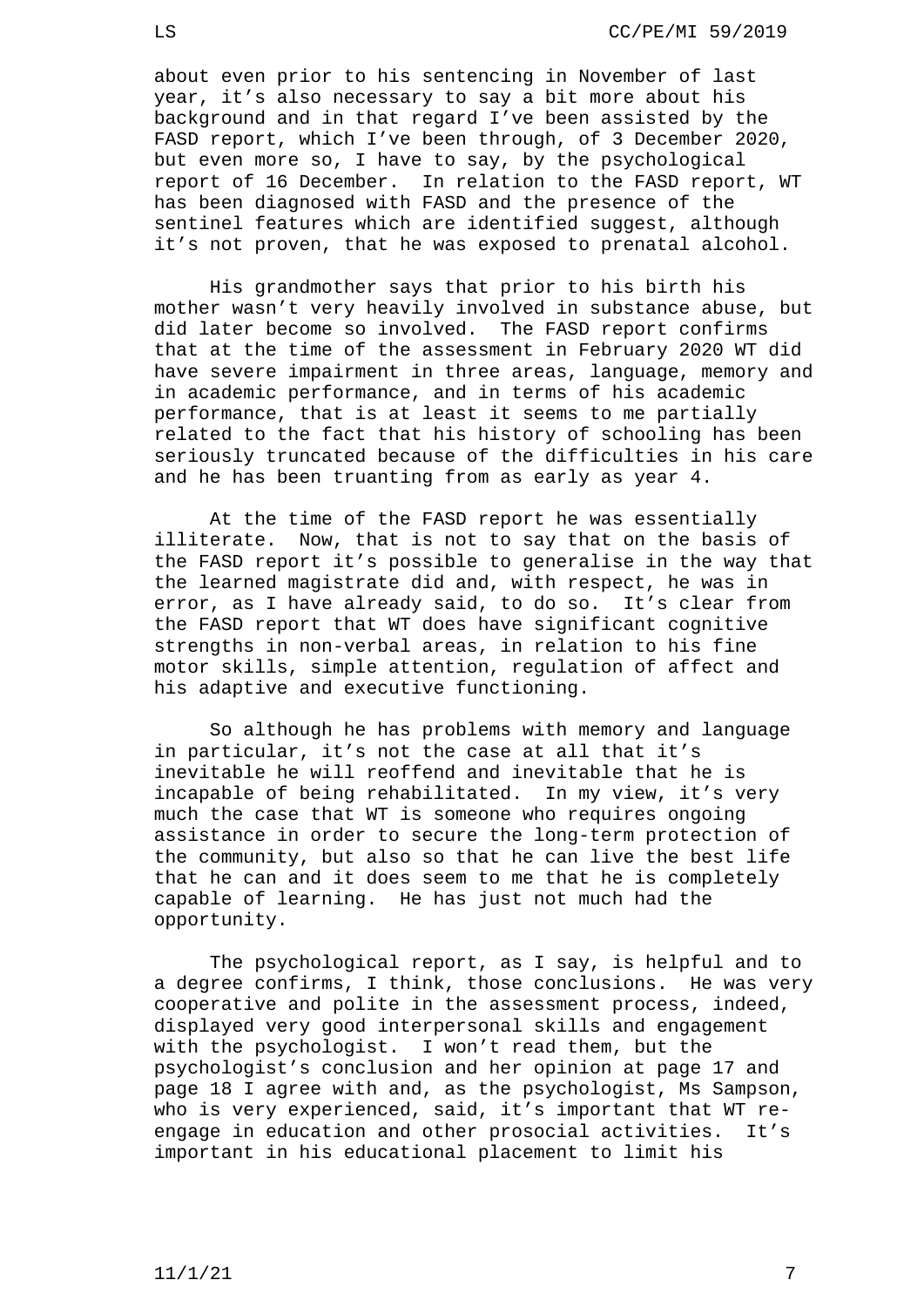exposure to negative peers, and his living circumstances should be stabilised.

Now, it seems to me that the department have had regard to that. It's clear because of the FASD that WT does need structure in his environment and clear rules which are repeated, which brings me then to what has happened over the last couple of months and that is that WT has relocated to Kalgoorlie, bearing in mind that this offending, particularly the serious offending at Hillarys, occurred in the context of his being in Perth. He wanted to be with his grandmother and, if not his grandmother, with his family.

And the department have arranged a placement with his sister who, albeit that she herself is young at 23 years, is, nonetheless, an adult in Kalgoorlie with stable accommodation, and judging by what I've seen so far, things have been going very well with her in Kalgoorlie. WT has stayed out of trouble in Kalgoorlie. He has complied very<br>well with the terms of his conditional release order. In well with the terms of his conditional release order. fact, it seems that he has gone beyond what was required in terms of compliance.

The magistrate, when I read the transcript, said that WT should only have to go once a month because he wouldn't be able to go more than that. Well, again with respect, the magistrate was wrong about that because WT has been able to go once a month and has voluntarily attended more than once a month because he obviously has been gaining some benefit out of attending on Youth Justice in Kalgoorlie. He has stayed out of trouble. He has had stable accommodation with his sister in Kalgoorlie and a plan is in place for him to return to school so that he can start to learn again.

And although that has been only over the last two months, it's important to note, as Ms Muhling has, that, in fact, there has not been any reoffending apart from the breaches of bail now for some considerable period of time. So again WT has proved that he is able to stay out of trouble when his personal circumstances are better than they were at the time that he was getting into this serious trouble.

So having regard to all of those matters, the very positive changes since the sentencing, the fact that he has spent 113 days in custody, which is something which ought be taken into account in the sentencing in relation to these matters in addition to the way it was taken into account by the magistrate for the section 67 matters, having regard to the fact that WT was a very young person at the time of offending and is still a very young person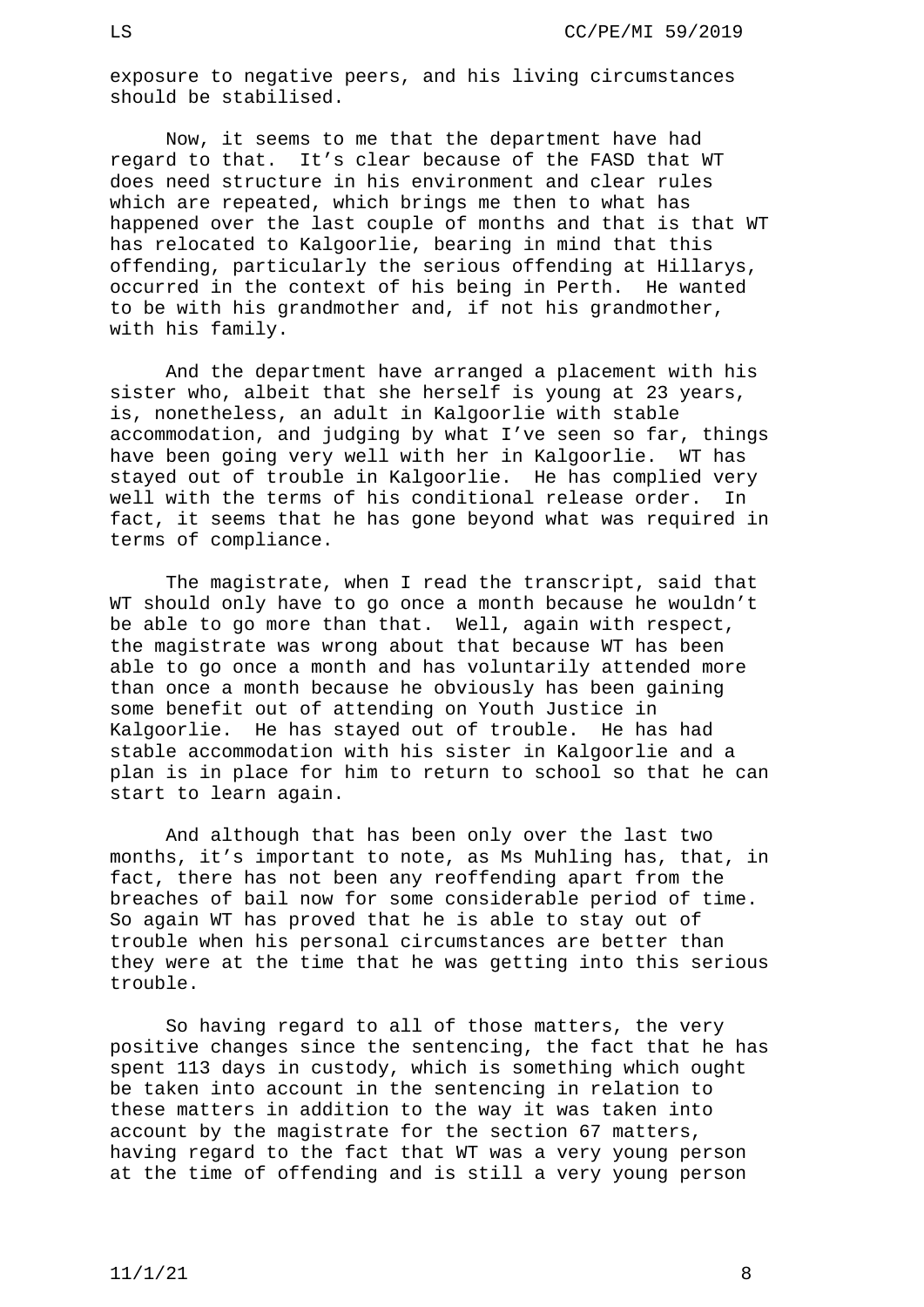at the age of 13 and the important principles of Juvenile Justice it's my view that it was not open to the magistrate to impose a sentence of detention.

In my view, it's not appropriate now to impose a sentence of detention. This is a matter having regard to the fact that he had spent 113 days in custody, which could have been dealt with and, in my view, certainly now should be dealt with by way of the imposition of a youth community-based order. Taking into account the period of time that WT has already been under supervision and those other matters that I've already referred to, it's my view that there should be a youth community-based order for a further period of five months.

And the purpose of that is really so that WT can continue to have the benefit of the rehabilitative assistance of the Youth Justice officers who he is working so well with in Kalgoorlie. Now, Ms Anderson, in terms of an agenda, I don't have any new agendas, but what ought that be in terms of the agenda for the  $-$  -

**ANDERSON, MS:** The original order was for supervision only.

**HIS HONOUR:** Supervision only.

**ANDERSON, MS:** I would suggest supervision and attendance as directed, your Honour.

**HIS HONOUR:** All right.

**ANDERSON, MS:** That way we can leave it up to Youth Justice to make those directions.

**HIS HONOUR:** Thank you. So the condition of the youth community-based order will be supervision and attendance as directed. If Youth Justice feel that there's a need for WT to do some counselling, then that can be incorporated under the attendance component, and the supervision, again if they feel it needs to be more than once a month, it can be more than once a month. Now before I speak to WT are there any other orders which are required to go along with that order?

**ANDERSON, MS:** Not from the Youth Justice perspective, your Honour.

**ARENDS, MS:** No, thank you, your Honour.

**HIS HONOUR:** All right. Now, WT, I don't know if you followed - - -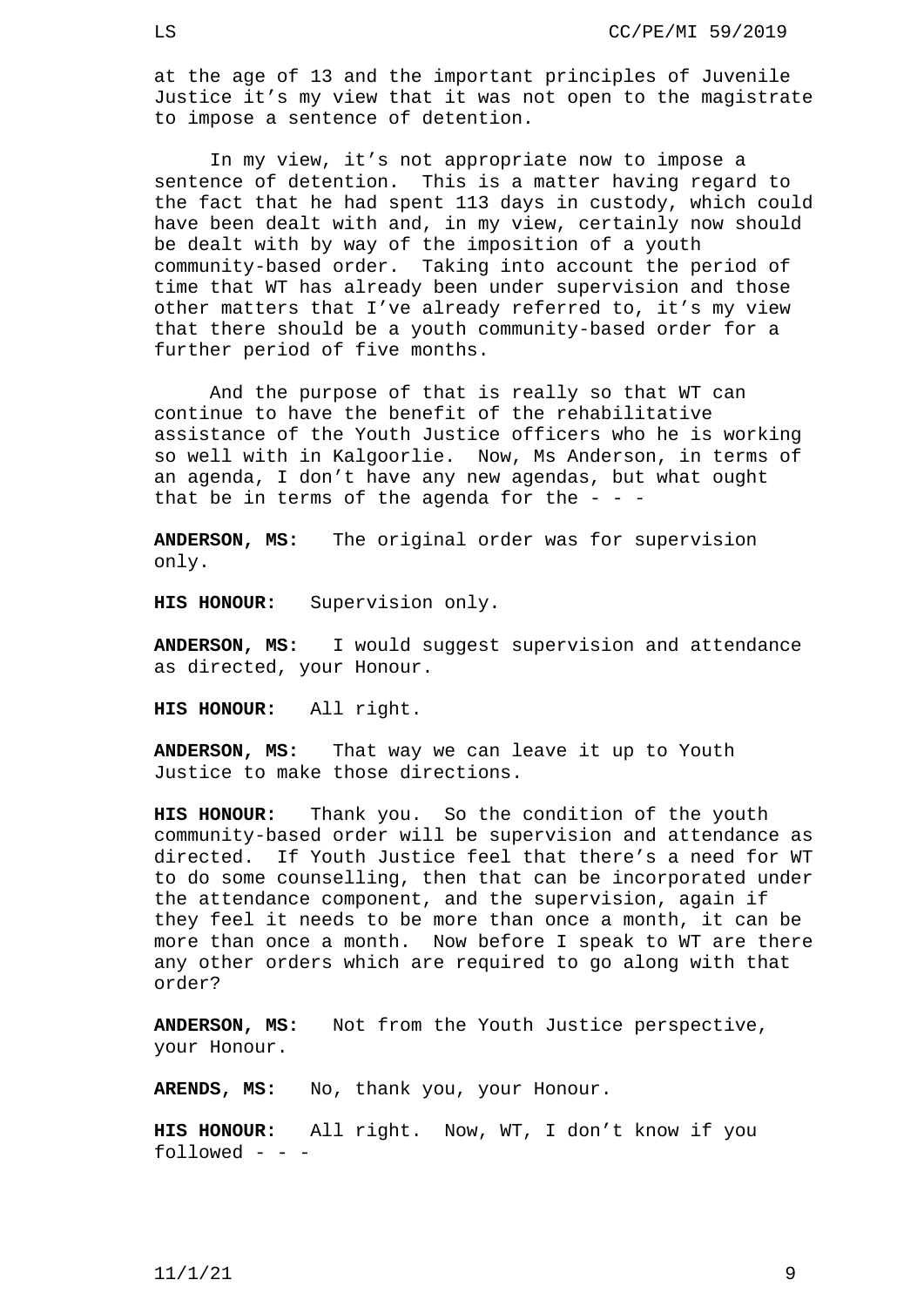**WT:** Yes.

**HIS HONOUR:** - - - anything that I said there, right, but what you need to know is this. All right. I am resentencing you, WT. I don't think you should have received a sentence of detention. That is because you spent so much time in custody, but also, WT, it's because you've been going really well. I'm really impressed by what I've heard about how you've changed since you've gone back to Kalgoorlie. All right.

**WT:** It's just not me.

**HIS HONOUR:** Yes.

**WT:** My sister is helping me to, yes - - -

**HIS HONOUR:** Well, look - - -

**WT:** - - - keep out of trouble.

**HIS HONOUR:** - - - it's very good, WT, that you're giving credit to your sister, but don't sell yourself short. You're the one that's actually staying out of trouble as well. All right. But I hope you can see from this experience, WT, that what happens when you've got somewhere safe to live with people you like like your sister, things go well for you, don't they?

**WT:** Yes.

**HIS HONOUR:** When you run away, when you haven't got somewhere stable to live, when you're hanging out with older boys, that's when you get into trouble, isn't it?

**WT:** Yes, true, true.

**HIS HONOUR:** So what's the lesson in that, WT?

**WT:** Don't be an idiot ever again.

**HIS HONOUR:** Yes, don't be an idiot - - -

**WT:** Yes.

**HIS HONOUR:** - - - and stay living with your sister. She's good for you.

**WT:** Yes.

**HIS HONOUR:** And then that way you stay out of trouble and if other boys come along and say, "Come on, WT. You come with us. We're going to go and have a bit of fun," what are you going to say to them, WT?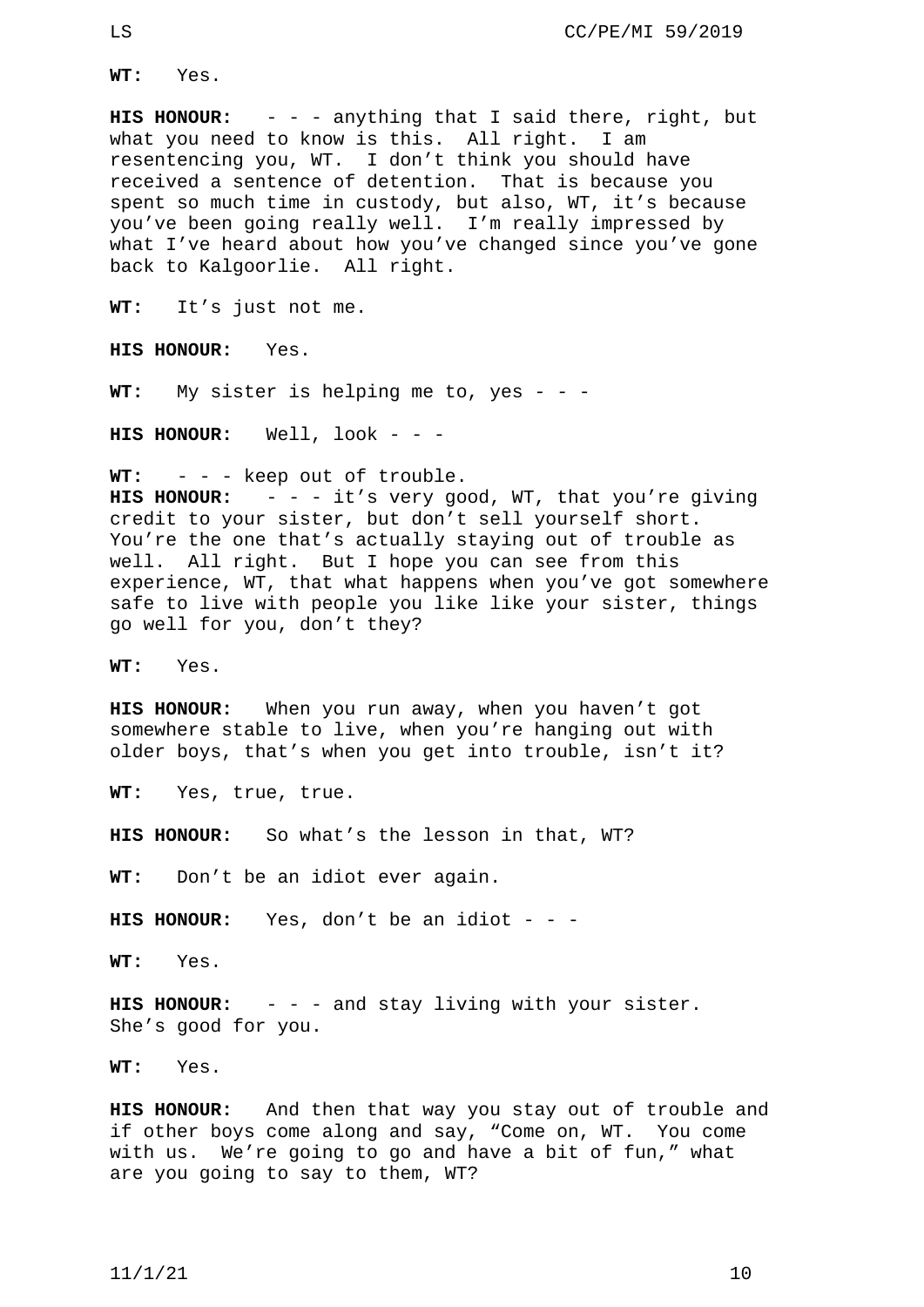**WT:** No. Yes.

**HIS HONOUR:** Say, "No." Just say, "No." Say, "No, I've got to go home and be with my sister." All right. Now, it's also really important, WT, I don't want you believing – don't believe what anybody says to you about you can't learn. You can learn. All right.

**WT:** Yes.

**HIS HONOUR:** So it's very important that you go back to school so you can learn to read and write. It's difficult to get through life unless you can read and write. So that's what you've got to – that has got to be your focus this year when you go back to school is learning how to read and learning how to write. Okay. So that's the next very important thing that I want you to remember. You got that?

**WT:** Yes.

**HIS HONOUR:** All right.

**WT:** Yes, got it.

**HIS HONOUR:** So, WT, what it's going to be, it's going to be a – instead of a sentence of detention hanging over your head, it's going to be a five month – it's called a youth community-based order. So you're still going to be on an order and if you breach the order you've still got to come back to court and be resentenced. Okay. So if you commit any other offences, you've still got to come back to court, and if you don't do the order, you've got to come back to court.

**WT:** Yes.

**HIS HONOUR:** But you've been going so well I'm pretty confident that you will complete this order, okay, because it's really – just as you know, it's just so that you've got somebody to talk to so they can check you're going all right and if you need any help - - -

**WT:** Yes.

**HIS HONOUR:** - - - they can give it to you. Okay. So it's going to go for another five months. Do you understand that?

**WT:** Yes, I understand.